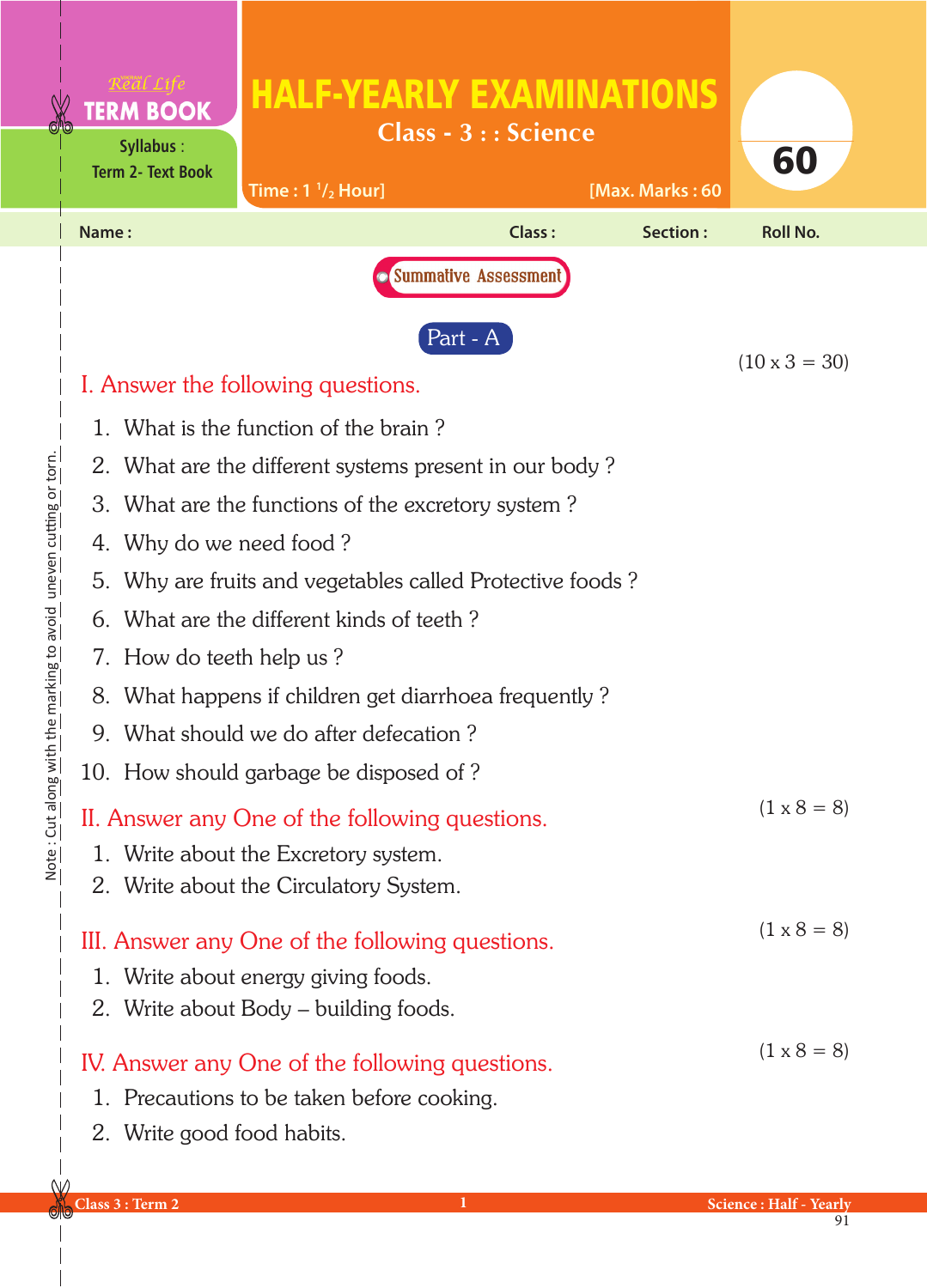V. Answer any One of the following questions.  $(1 \times 6 = 6)$ 

- 1. Draw the figure of a tooth.
- 2. Draw the figure of the circulatory system.

kkkkk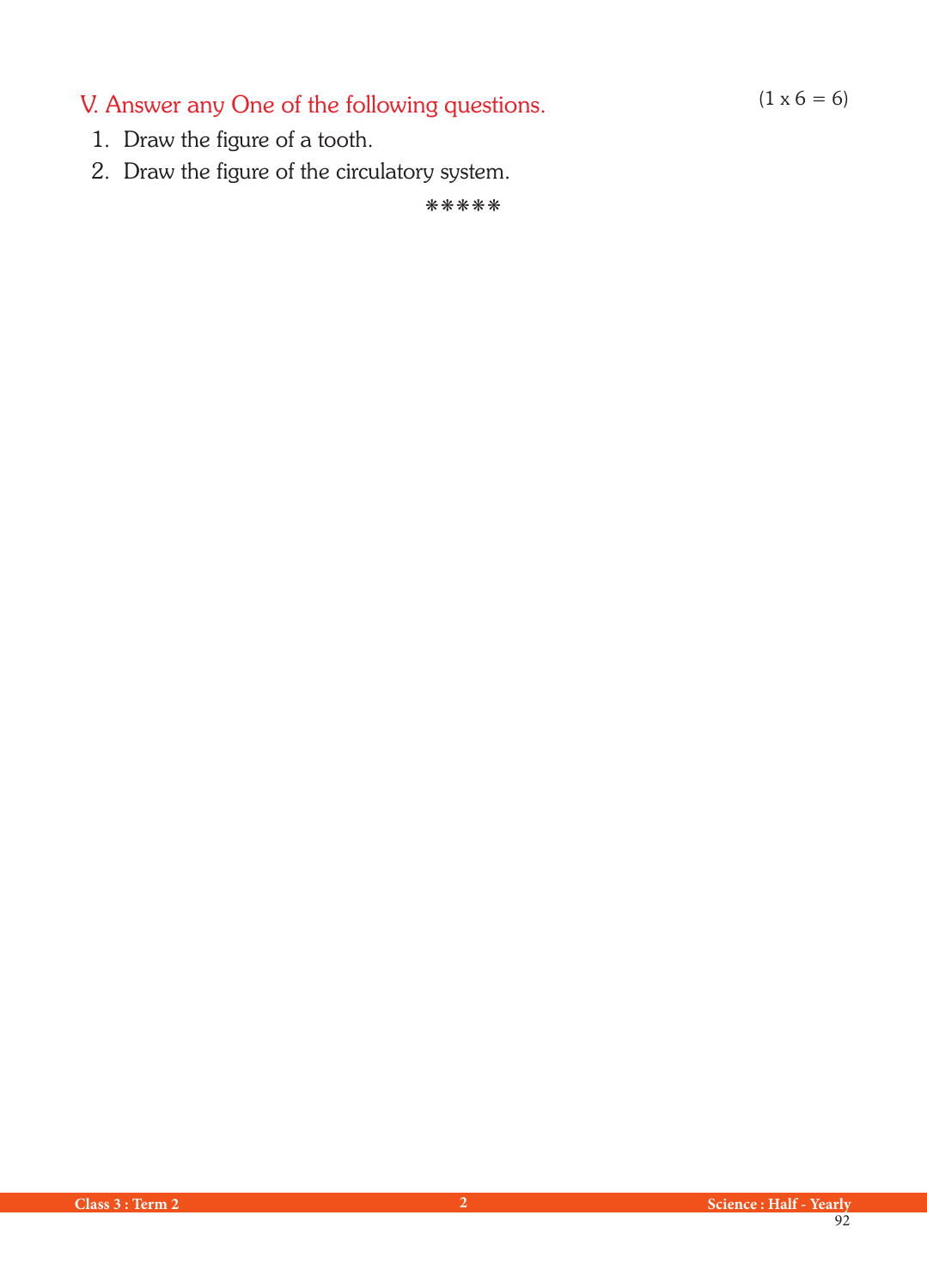|                                                      |       | <b>TERM BOOK</b><br><b>Syllabus:</b><br><b>Term 2- Text Book</b> | <b>HALF-YEARLY EXAMINATIONS</b><br>Time: 1 Hour]                   | <b>Class - 3 : : Science</b>  | [Max. Marks: 40  | 40                   |  |
|------------------------------------------------------|-------|------------------------------------------------------------------|--------------------------------------------------------------------|-------------------------------|------------------|----------------------|--|
|                                                      | Name: |                                                                  |                                                                    | Class:                        | Section:         | <b>Roll No.</b>      |  |
|                                                      |       |                                                                  |                                                                    | <b>• Formative Assessment</b> |                  |                      |  |
|                                                      |       |                                                                  | Part - B                                                           |                               |                  |                      |  |
|                                                      |       |                                                                  |                                                                    |                               |                  | $(10 \times 1 = 10)$ |  |
|                                                      |       |                                                                  | I. Choose the correct answer and write its letter in the brackets. |                               |                  |                      |  |
|                                                      |       | 1. We have <u>equal</u> sense organs.                            | b) Four                                                            | c) Five                       |                  |                      |  |
| <u>nie marking to avoid "direven cutting of tori</u> |       | a) Three<br>2. Lungs belong to                                   |                                                                    |                               |                  |                      |  |
|                                                      |       |                                                                  | a) Circulatory System b) Skeletal System c) Excretory System       |                               |                  |                      |  |
|                                                      |       |                                                                  | 3. Which one of the following is an excretory organ?               |                               |                  |                      |  |
|                                                      |       | a) Heart                                                         | b) Brain                                                           | c) Skin                       |                  |                      |  |
|                                                      |       | 4. Green leafy vegetables are                                    |                                                                    |                               |                  |                      |  |
|                                                      |       |                                                                  | a) Protein rich foods b) Carbohydrates c) Protective foods         |                               |                  |                      |  |
|                                                      |       | 5. Milk is a                                                     |                                                                    |                               |                  |                      |  |
|                                                      |       | a) Carbohydrate                                                  | b) Protein                                                         |                               | c) Complete food |                      |  |
| In he . The dining wir                               |       | 6. Pulses are good sources of                                    |                                                                    |                               |                  |                      |  |
|                                                      |       | a) Carbohydrates                                                 | b) Fats                                                            | c) Proteins                   |                  |                      |  |
|                                                      |       | 7. Milk teeth appear at the age of                               |                                                                    |                               |                  |                      |  |
|                                                      |       | a) $12$ months                                                   | b) 24 months                                                       |                               | c) $6$ months    |                      |  |
|                                                      |       | 8. A new born child has                                          |                                                                    |                               |                  |                      |  |
|                                                      |       | a) No teeth                                                      | b) $20$ teeth                                                      | c) $32$ teeth                 |                  |                      |  |
|                                                      |       | 9. Front teeth help us in                                        |                                                                    |                               |                  |                      |  |
|                                                      |       | a) Cutting                                                       | b) Tearing                                                         |                               | c) Grinding      |                      |  |
|                                                      |       | 10. Malaria is caused by                                         |                                                                    |                               |                  |                      |  |
|                                                      |       | a) Flies                                                         | b) Mosquitoes                                                      | c) Germs                      |                  |                      |  |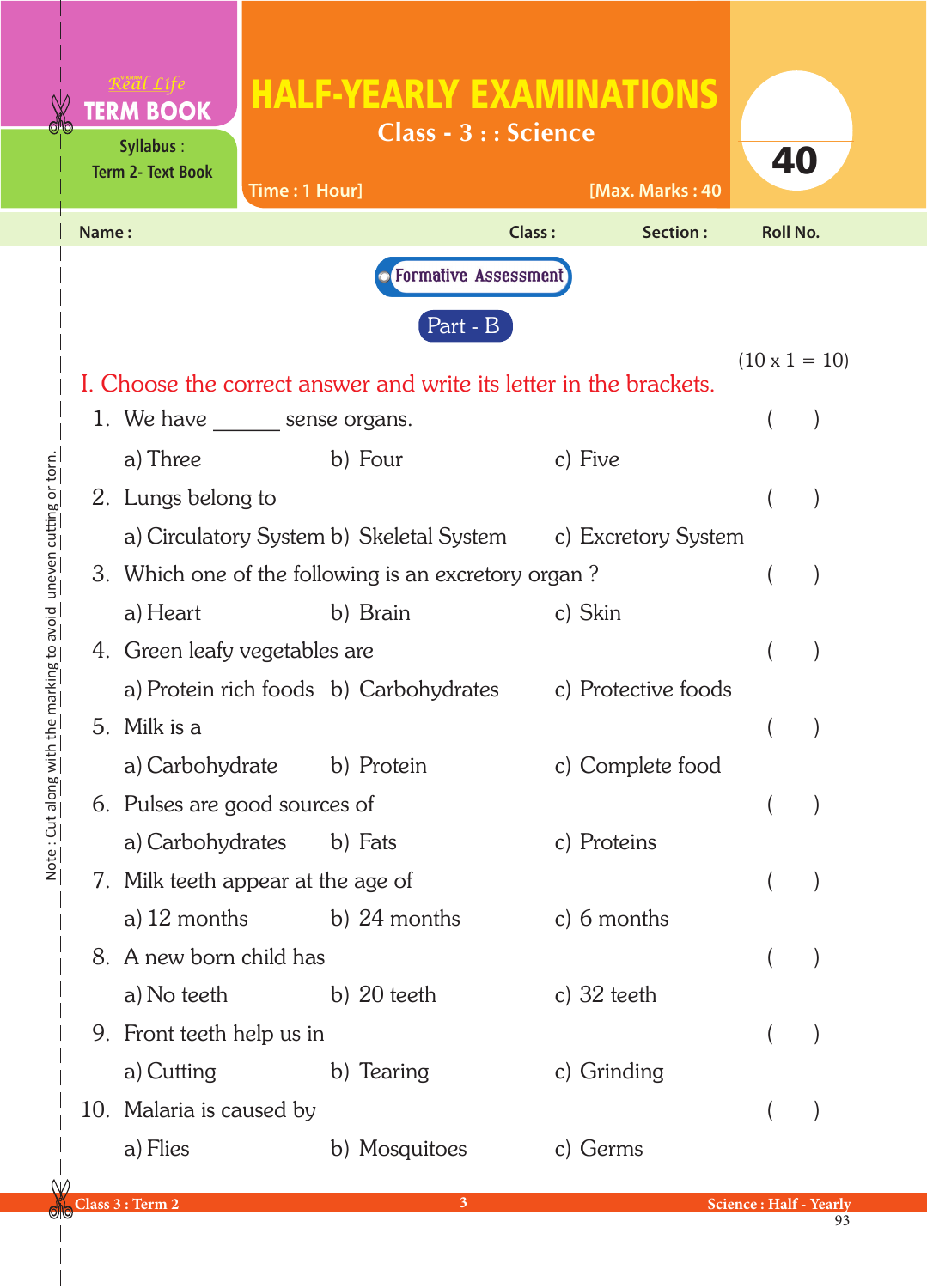## II. Fill in the blanks with suitable words.

1. **Example 20** are the main organs of the excretory system.

2. Body – building materials are \_\_\_\_\_\_\_\_\_\_\_\_\_\_\_\_\_\_\_\_\_\_.

3. Do not eat \_\_\_\_\_\_\_\_\_\_\_\_\_\_\_\_\_ fruits.

4. Teeth used for tearing food are called

- 5. Cooking makes the food \_\_\_\_\_\_\_\_\_\_\_\_\_\_\_\_\_\_\_\_\_\_.
- 6. \_\_\_\_\_\_\_\_\_\_\_\_\_\_\_\_\_ organs tell us about the word.

7. The best place to defecate is a

8. We should not \_\_\_\_\_\_\_\_\_\_\_\_\_\_\_\_\_\_\_\_\_\_\_ in the open.

9. Stagnant water is a good breeding place for  $\qquad \qquad$ .

10. \_\_\_\_\_\_\_\_\_\_\_\_\_\_\_\_\_\_ and bones together help us to move.

 $(10 \times 1 = 10)$ 

## III. Write ('T') for True statement and ('F') for False statements.

| 1. We do not feel tired after working.             |  |
|----------------------------------------------------|--|
| 2. Permanent set consists of 26 teeth.             |  |
| 3. Washing vegetables before cooking is good.      |  |
| 4. Cereals and oils do not give us energy.         |  |
| 5. Flies spread diseases like cholera and typhoid. |  |
| 6. Garbage should be kept in covered dustbins.     |  |
| 7. Lungs belong to skeletal system.                |  |
| 8. Teeth help us to speak properly.                |  |
| 9. The human body is a wonderful machine.          |  |
| 10. Milk is a complete food.                       |  |